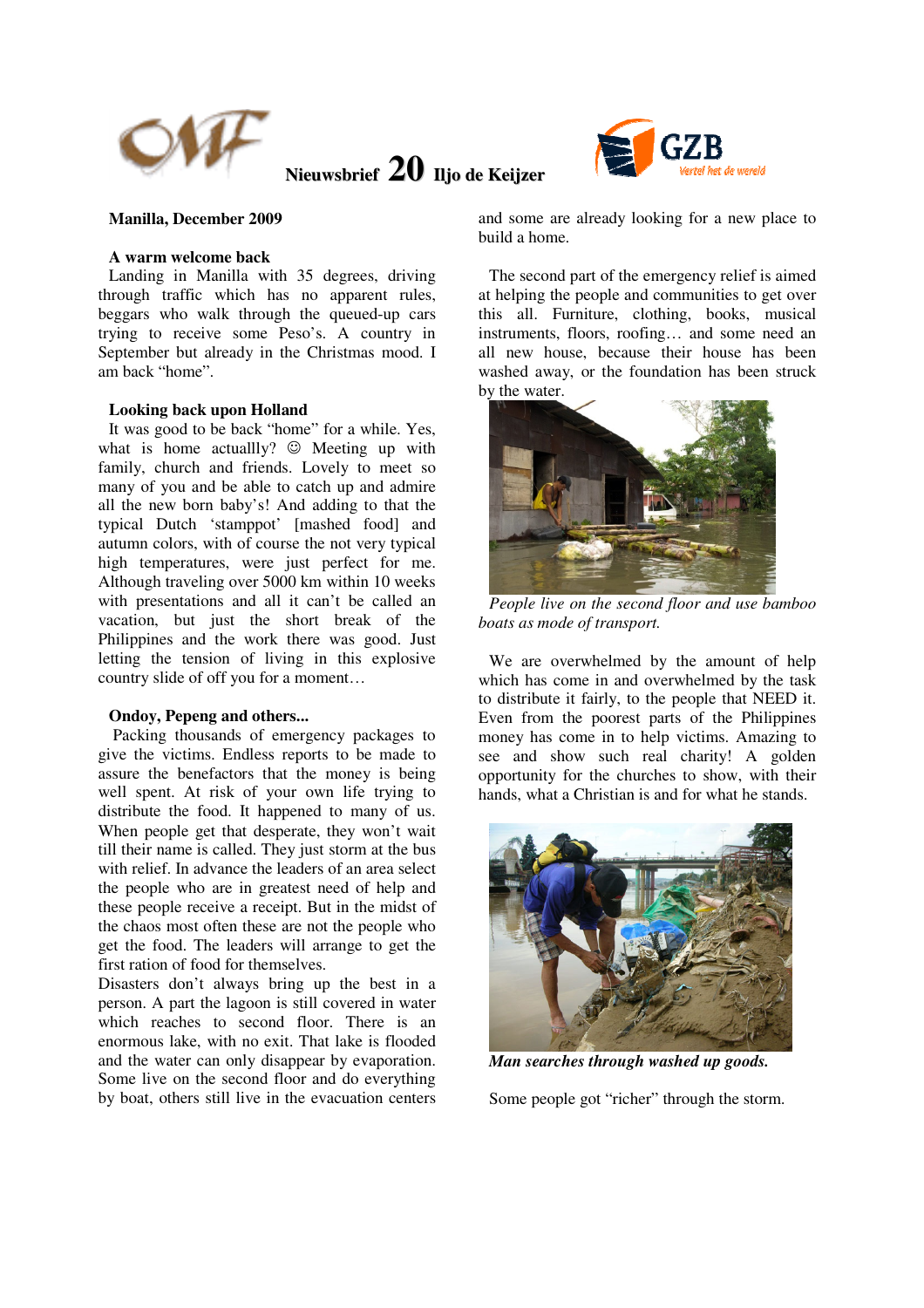

# **Nieuwsbrief 20 Iljo de Keijzer**



The people in the slums bordering the Marikina River, lost allot, had a great amount of water in their houses, but were also people who found the plastic closets, the gas stoves and –cylinders and "enriched" their homes with these items. Of course the luxury only lasts as long as there is gas in the cylinder, because the most of these people will never be able to afford a refill.



*Litter everywhere.* 

Due to the enormously high water level we still find garbage bags at 3 meters up in the trees, and some areas are certainly not yet litter "free". For a great distance only half of the streets are useable here. You can understand what impact this has on the health of citizens. Because of bacteria in polluted water more have died than through the floods themselves.

### **ACTS Mobile Bible school Welfareville/Quezon city**

Our school there is full with 25 students in a small nursery room. Despite the fact that they have to pay a substantial –relatively- amount for the lessons, they have faithfully come. Only if a husband or daughter was in the hospital they wouldn't come. But even then they would give their homework along with someone else and ask for the notes of the new lesson. Really encouraging seeing them study like this.



*Students in Welfareville on children's chairs.* 

Two remarks I wouldn't want to withhold from you. I heard two ladies tell each other: "studying is so much fun isn't it, if you understand". An important reminder to keep teaching in their local language and on their level! The second remark comes from a vicar, who is busy with his masters in theology. He wanted to join the lessons on our school: "because there you can study the Bible in Philippine". Through a sponsor this man has been able to follow theological classes, but he wanted to join at this lower level so that he could study in Philippine. Very encouraging, these last weeks before the temporary leave. Also an encouragement to return and ensure that as many communities can benefit from this training.

### **Tuguegarao/ Enrile**

The journey up did not go smooth at all! I should have had a bus trip 10-12 hours, which I wasn't looking forward to. It became 16 hours en arrived past midnight! All men were worried and I kept receiving text messages asking were about I was. We were in middle of the mountains, pitch dark and waiting at several roadblocks, so I also couldn't really answer them. Eventually we arrived and had a good training. There were quiet allot of students and everybody participated well, despite some of them having real discomfort because of the heat. It was 35 degrees and the few fans weren't really enough. Luckily I got my "own" fan being the teacher! It is good being back here and continuing the work.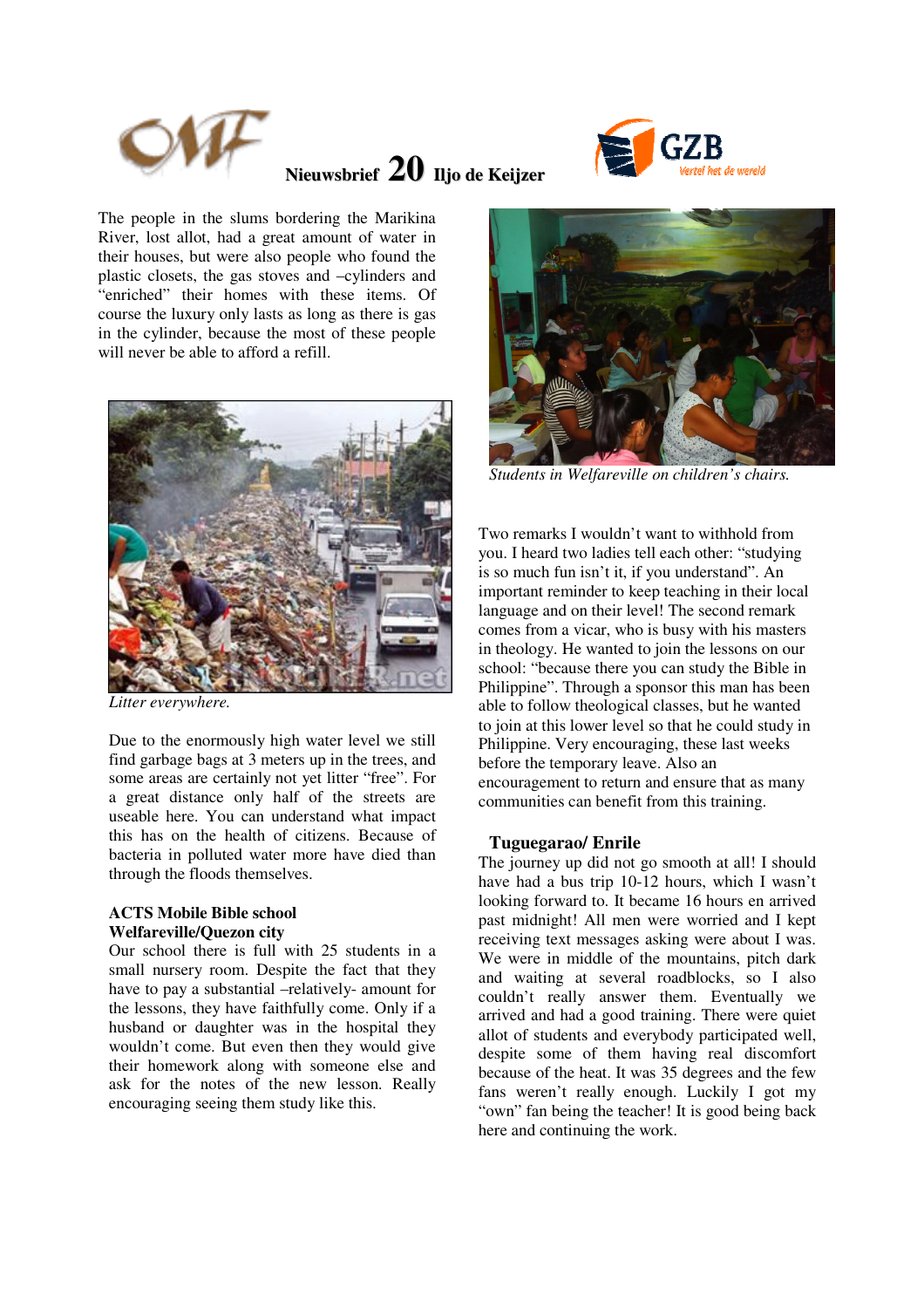

## **Nieuwsbrief 20 Iljo de Keijzer**





*Northern provinces of the Philippines.* 

Next year we hope to have 21 schools, in the most remote areas. And more are ready to be started, but there are just not enough teachers. Keep praying!

### **Elections May, 2010**



*Ako ang Simula; I am the beginning* 

This is the slogan for the elections. It begins with the citizens who registrate themselves instead of "selling" their vote for a free t-shirt or Christmas gift.

You might have seen this on the news. Close to the town of Saniag supporters and family members of a politician, who was running against the seated governor, gathered.

They were received by group of about a 100 armed men, who killed them and dumped them in mass graves, even burying their cars with them. Untill now only 57 bodies have been found. The military has taken control of the area, and have even declared a state of emergency. For out

standers this seems to be a "safe" measure. But in a country which lived in a dictatorship for years, under that same state of emergency (same word, means that the government can't be held accountable for its actions), this brings fear and frustration about what other strange leaps this president can come up with to stay in power for longer… This won't be the last massacre before the elections. Hopefully people will realize that killing your opponent is a not a part of democracy. Meanwhile there are already 98 candidates running for president! So whoever wins, he will only have a small majority behind him and maybe not even the experience to run an entire country…

## **Agenda**

6 December: Evangelism - training Quezon 8 December: Meeting with all managers of the different Bible schools 12 December: Farewell of our field leader and Christmas celebration missionaries 16 December: Christmas celebration with the missionaries from ABCCOP 17 December: Christmas celebration at office of ABCCOP 19 December: Wedding of a worker in Quezon 22 December: Jigsaw Christmas celebration 27 December: Ninang at the dedication of the son of a former colleague

28 December-4 January: free in Calapan

Surely several things will be added to this but for now this is what is planned. After Christmas, in the New Year, the administration which is in 4 boxes now will have to be sorted out. Besides that we have to find teachers 21 schools!! It is good that from many places interest is shown in good training, but…you can understand that is quit a job to find enough qualified teachers.

## **In memory of**

Emily Dela Roca Giron March 1961 - November 2009

Past weekend the Lord unexpectedly took one of our very loyal workers under the most poor of